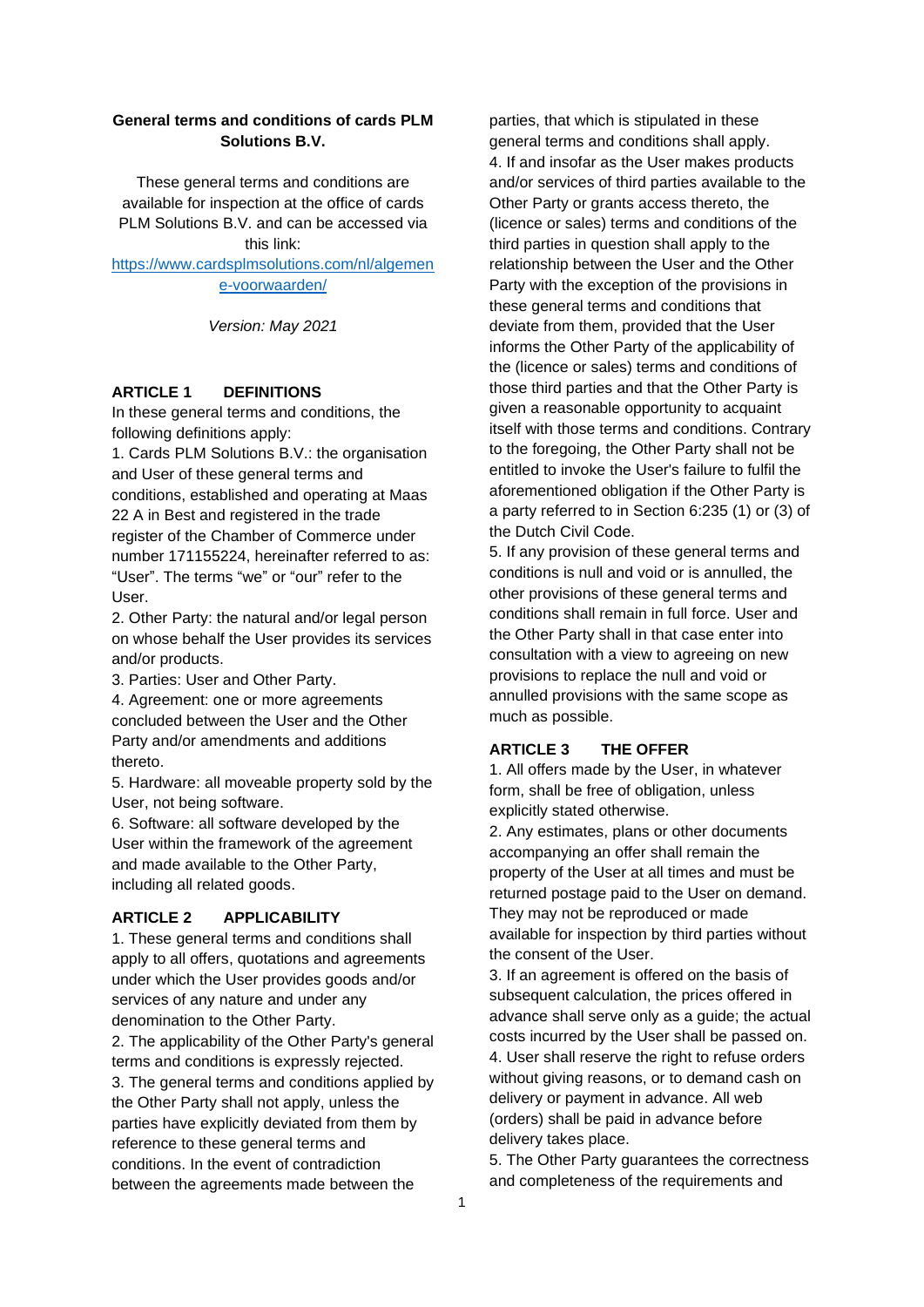specifications for the presentation and other details on which the User bases its offer.

## **ARTICLE 4 FORMATION OF THE AGREEMENT**

1. Subject to the provisions hereinafter, an agreement with the User shall only be concluded after they have accepted or confirmed an assignment in writing, whereby the date of acceptance or confirmation shall be decisive. The order confirmation shall be deemed to reflect the agreement accurately and fully unless the Other Party lodges an immediate written protest against it. 2. If User has made an offer to the Other Party

in advance, the agreement shall be concluded at the moment of receipt of the Other Party's order.

3. With regard to transactions for which, due to their nature and scope, no offer or order confirmation is sent, the invoice shall be deemed to reflect the agreement correctly and in full, unless an objection is made within three working days of the invoice date.

4. Each agreement is entered into on our part under the suspensive condition that the Other Party - exclusively at our discretion - appears to be sufficiently creditworthy for the financial performance of the agreement.

5. At or after entering into the agreement, before (further) performance, the User is entitled to demand security from the Other Party that both payment and other obligations will be met.

# **ARTICLE 5 IMPLEMENTATION OF THE AGREEMENT**

1. User shall start executing the agreement after the agreement has been concluded. The Other Party shall be under the obligation to provide the User in good time with all information and documents necessary for the proper execution of the agreement. 2. User shall determine the manner in which and by which persons the agreement shall be carried out. In this respect, the User shall be entitled to engage third parties for the execution of the agreement, without notifying the Other Party, to purchase goods from third parties, to purchase services from third parties and to have the agreement carried out in full or in part by third parties and to charge the related costs, as specified in the offer, to the

Other Party. These general terms and conditions shall also apply in favour of third parties engaged by the User.

3. The User does not guarantee that the software it has developed will work without interruptions or errors.

4. The Other Party is aware that the internet is not always a completely reliable facility for the transmission of information and that breakdowns, delays and errors may occur at any time.

5. If goods to be delivered in the Netherlands are to be used outside the Netherlands, the User shall not be responsible for the fact that these goods do not meet the technical requirements, standards and/or regulations imposed by laws or regulations of the country where the use is to take place. This shall also apply if the use abroad was mentioned when the agreement was concluded.

6. All technical requirements set by the Other Party for the goods to be delivered and which deviate from the requirements that normally apply in the Netherlands must be explicitly reported by the Other Party at the time of concluding the purchase agreement.

# **ARTICLE 6 AMENDMENT OF THE AGREEMENT**

1. Modifications and deviations from these general terms and conditions and/or the agreement shall only be valid if they have been agreed in writing between the parties. 2. Any additional costs relating to the amendments and/or supplements made shall be borne by the initiator of the amendments and/or supplements.

3. If parties agree that the agreement is amended or supplemented, this may affect the time of completion of its execution. User shall inform the Other Party of this as soon as possible.

4. In the event that parties are unable to agree on any changes or additions, the parties shall remain bound by the original agreement.

## **ARTICLE 7 PRICES AND PAYMENT**

1. All prices shall be exclusive of turnover tax (VAT) and any other goods or service-specific levies imposed by the government, including: import duties, costs of any packaging, loading and unloading, transport and insurance.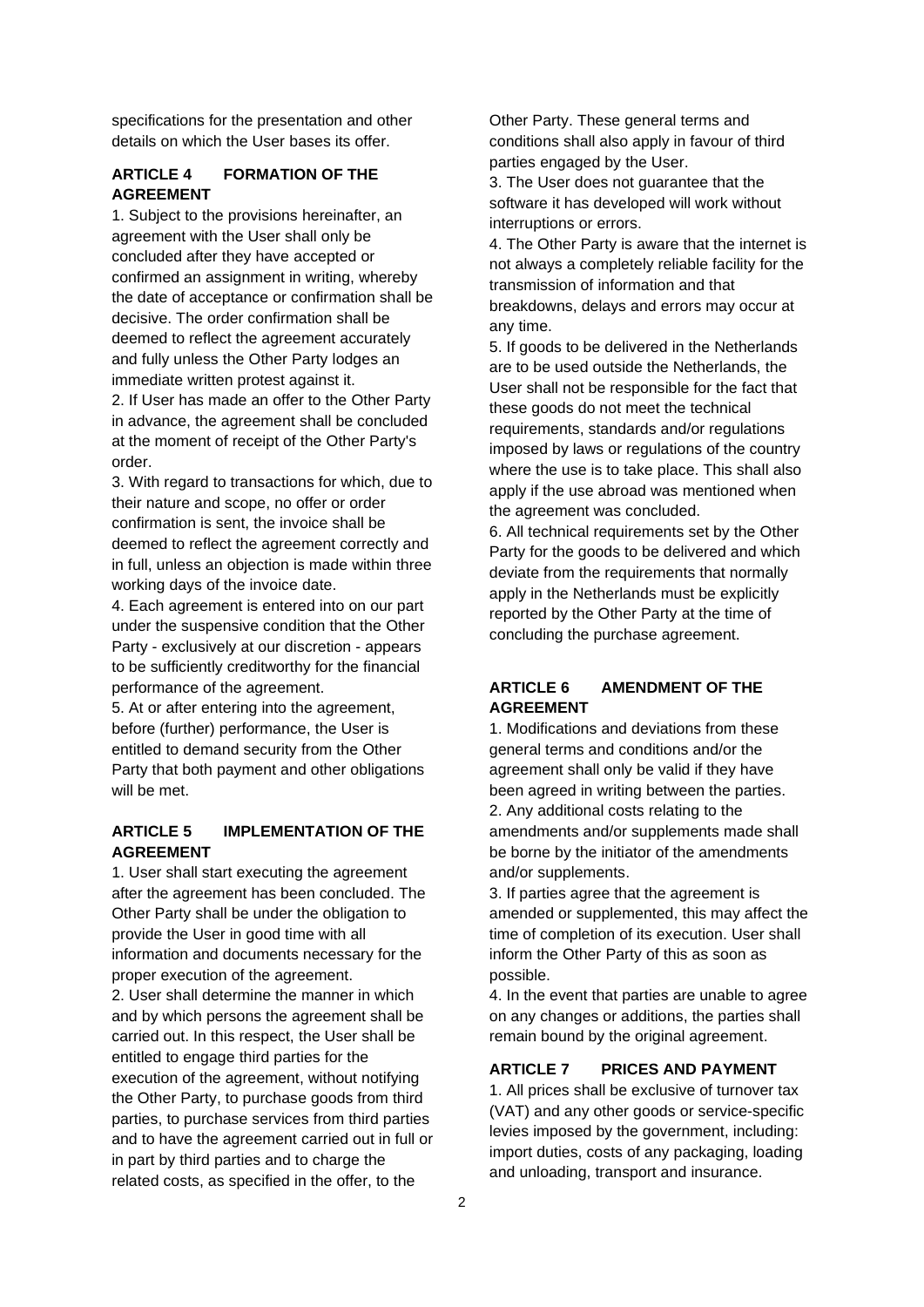2. All prices are in euros and the Other Party must pay in euros. Any changes in the exchange rate up to the moment of receipt of payment will be passed on to the Other Party. 3. In the event of an increase in one or more of the cost factors, the User shall be entitled to increase the order price accordingly; all this with due observance of any relevant statutory provisions, on the understanding that any future price increases known to the User must be stated by the User on the order confirmation.

4. User shall be entitled to change the (hourly) rates. The hourly rates shall change annually on the 1<sup>st</sup> of January and shall be charged to the Other Party.

5. An increase in the (hourly) rates due to an increase in the (return) tax shall not give the Other Party the right to dissolve the agreement. Changes in taxes and levies shall be passed on in all cases and shall not be a reason for the Other Party to dissolve the agreement.

6. If the Other Party, according to the agreement, consists of several natural persons and/or legal entities, each of these (legal) entities shall be severally liable to the User for the fulfilment of the agreement.

7. The amounts owed shall be paid by the Other Party within 14 days of the invoice date in accordance with the payment conditions agreed upon or stated on the invoice. Depending on the order, the Other Party may ask the User to agree on a different payment term.

8. The Other Party shall not be entitled to suspend any payment or to set off amounts owed.

9. All payments made by the Other Party shall primarily serve to pay any interest and collection costs incurred by the User and subsequently to pay the oldest outstanding invoices. If the Other Party has issued a direct debit authorisation for the payment of invoices and a collected amount is reversed, the Other Party shall be obliged to pay the invoice amount concerned to the User immediately in another manner.

10. If the Other Party fails to pay the amounts owed or fails to do so in time, it shall owe statutory interest on the outstanding amount for trade agreements, without a reminder or

notice of default being required. If the Other Party continues to fail to pay the claim after a demand or notice of default, the User shall be entitled to hand over the claim and the Other Party shall owe extrajudicial collection costs in addition to the interest.

11. In addition to payment of the extrajudicial costs, the Other Party shall owe all actual costs of legal and procedural assistance that exceed the liquidation rate.

### **ARTICLE 8 CANCELLATION**

1. Unless otherwise agreed in writing and the User has not yet started to carry out the work agreed upon and the Other Party wishes to cancel all or part of the agreement, it shall be obliged to pay the User 30% of the total price agreed upon plus VAT as cancellation costs, without prejudice to the right to pay the surplus should the actual costs incurred be higher. Furthermore, the Other Party is obliged to compensate the costs arising from any commitments which the User has reasonably entered into with third parties for the fulfilment of the agreement. At the request of the Other Party, the User shall provide proof of the costs incurred.

2. The aforementioned regulation of costs shall not affect the possible legal liability of the Other Party for damage resulting from the cancellation. This damage may include, but is not limited to, the costs of hiring third parties or the costs of hours already worked.

3. Cancellation of the agreement in respect of which work has commenced, unless otherwise agreed in writing, is only possible on payment of the total agreed price.

#### **ARTICLE 9 HARDWARE**

1. User shall sell the hardware according to the nature and number as agreed in writing. 2. We do not guarantee that upon delivery the hardware is or will be suitable for the actual and/or intended use of the Other Party, unless the purposes for use have been clearly specified in writing without reservation. 3. User's sales obligation shall not include assembly and installation materials, software, consumables, batteries, stamps, ink (cartridges), toner articles, cables and accessories. The parties may make alternative written agreements in this respect.

4. User does not guarantee that the assembly,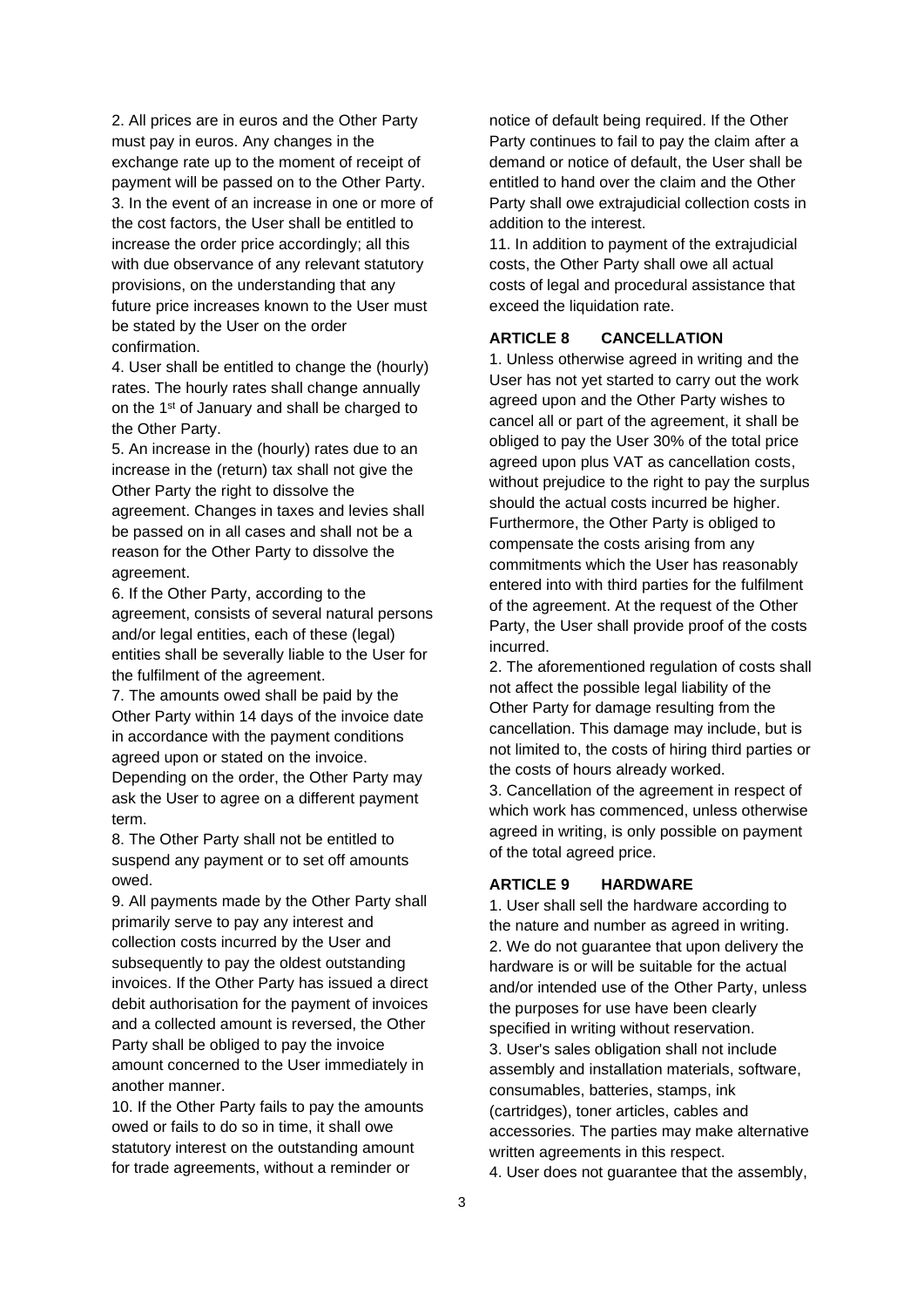installation and operating instructions accompanying the hardware are free of errors and that the hardware has the properties stated in these instructions.

#### **ARTICLE 10 DELIVERY OF HARDWARE**

1. The time of delivery shall be the time at which the User informs the Other Party that the hardware purchased is ready for transport (from the warehouse).

2. From the moment of delivery, the hardware shall be at the Other Party's risk.

3. The parties may agree that the User shall deliver the hardware to a place to be designated by the Other Party. The costs of, among other things, transport, insurance, hoisting and hiring of temporary facilities are not included in the purchase price and shall be charged to the Other Party. The risk of storage, loading, transport and unloading, among other things, rests on the Other Party in that case, including fault/negligence on the part of the carrier.

4. Indication of the delivery period is always approximate, unless explicitly agreed otherwise in writing. The delivery time shall commence as soon as all necessary information and/or security to be provided in advance by or on behalf of the Other Party is in the User's possession and/or as soon as any agreed advance payment has been received by the User.

5. Any specific wishes of the Other Party regarding transport shall only be carried out if the Other Party has declared to bear the additional costs thereof. The additional costs charged by the User shall be settled after the goods are returned in undamaged condition. 6. If the Other Party has not given the User any further instructions, the manner of transport, shipment, packaging and the like shall be determined by the User with due care. 8. User shall be entitled to deliver in parts (partial deliveries), which can be invoiced separately.

9. If, in the opinion of the Other Party, the goods are not delivered on time, the User must be given notice of default in writing before being in default, whereby the User must be given a reasonable time to deliver the goods after all. Delivery within this further period shall be deemed to constitute full compliance with

the original delivery obligation under the agreement. If this further term is exceeded, the Other Party has the right to dissolve the agreement, in part or otherwise. The Other Party shall not be entitled to compensation from the User.

10. If the goods are not immediately taken possession of after delivery by the Other Party, the goods shall be stored at the expense and risk of the Other Party. Furthermore, the User is entitled to sell the goods after the User has summoned the Other Party by registered letter or writ to take delivery and pay for the goods within 48 hours, and the Other Party fails to take delivery and pay for the goods, all this at the expense and for the account of the Other Party and without being liable for any resulting loss for the Other Party.

# **ARTICLE 11 INSPECTION DUTY**

1. The Other Party shall be obliged to inspect the goods delivered and - where relevant - the packaging immediately upon delivery for any shortfalls and/or visible damage, or to carry out this inspection after notification from us that the goods are at its disposal.

2. Any shortfalls and/or damage to the goods delivered and/or their packaging which are present at the time of delivery shall be stated by the Other Party on the delivery note, the invoice and/or the transport documents, failing which the Other Party shall be deemed to have approved what has been delivered. In that case complaints in this respect shall no longer be dealt with.

# **ARTICLE 12 SOFTWARE**

1. All software supplied shall remain the property of the supplier and/or the property of the User.

2. User shall make the agreed software available to the Other Party for use during the term of the agreement on the basis of a user licence. The right to use the software will be non-exclusive, non-transferable, nonpledgeable and cannot be sublicensed. 3**.** The Other Party will be permitted to make copies of the software exclusively for its own use, subject to the condition that the software supplied by the User is copied without any modifications and is maintained as such. The Other Party will inform the User forthwith if the software is copied, specifying the number of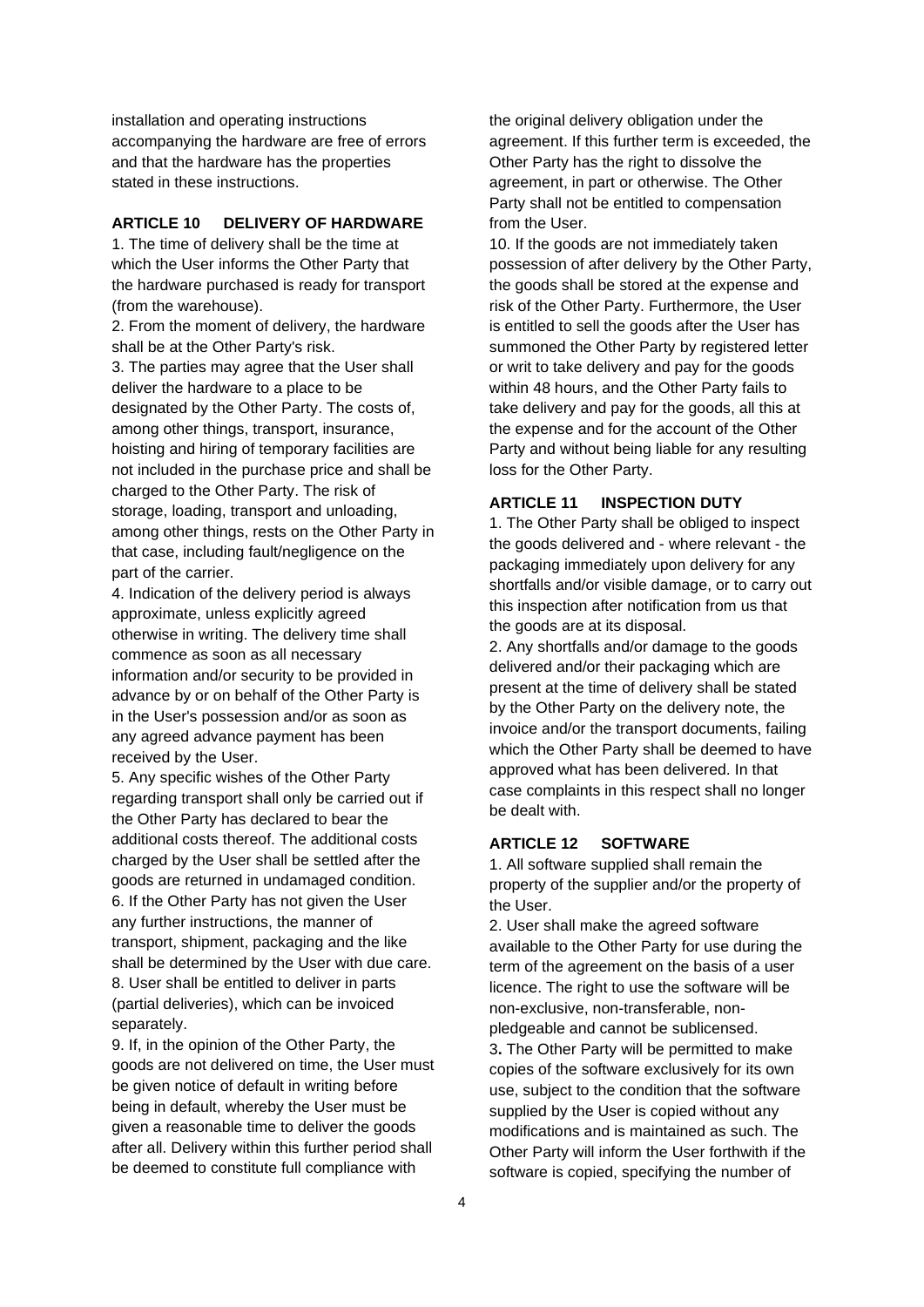copies and the technical specifications. 4. If all or part of the User's software has come into the possession of third parties through the actions or omissions of the Other Party, the Other Party will be liable to forfeit an immediately payable penalty equal to five times the contract sum for the software supplied, without prejudice to its right to full damages, including loss of profit.

## **ARTICLE 13 LICENCES**

1. The User shall deliver the aforementioned software to the Other Party solely on the basis of a licence agreement. By supplying the software, the Other Party shall acquire the non-exclusive, non-transferable, nonpledgeable and non-sub-licensable right to use this software for the agreed period. The right of use will only commence after the Other Party has signed and provided us with the "software registration card" and the licence agreement. 2. The right of use is limited to the Other Party's normal business or professional practice, for use on a computer system in accordance with the terms of the licence agreement and any maintenance agreement. 3. If the software producer issues new updates and/or new releases, these may be offered to the Other Party by the User against payment. 4. The right of use shall also include the documentation made available to the Other Party.

5. Unless otherwise agreed in writing, the Other Party is prohibited from:

a. sell, rent or lend to third parties all or part of the software, including documentation, or any copy of the software or documentation; b. to execute, transmit or store the software without the prior written consent of the software producer;

c. reproduce the software and/or documentation for its own practice, study or use;

d. convert or adapt the software or make any changes to it;

e. amend and/or remove any indications appearing in/on the software and documentation concerning the authorship or confidential nature of the software or any reference to the software producer and/or us; f. make the software public in any other way and/or reproduce it, including modifications; g. install the software on more than one device or use it on a network;

h. maintaining the software or having it maintained by third parties;

i. provide training with the software on behalf of third parties;

j. transferring the software to a third party. If the Other Party requires information in order to make the software work with or compatible with other software, the User shall request the software producer to provide this information and to indicate the associated financial and other conditions.

10. User will not be obliged to maintain the software and/or provide support to users and/or administrators of the software. If, contrary to the foregoing, the User is asked to provide maintenance and/or support for the software, the User may require the Other Party to enter into a separate agreement for that purpose.

11. The User will be entitled at all times to inspect the software delivered by the User, or to have it inspected, for any unauthorised use of it. If requested, the Other Party shall immediately cooperate in an investigation to be carried out by or on behalf of the User regarding compliance with the agreed operating limitations. The Other Party will grant access to its premises and systems on first demand. The User shall treat as confidential all confidential corporate information it obtains from or at the Other Party in the context of the investigation, insofar as this information does not relate to the use of the software itself. 12. The Other Party is obliged/able to purchase software maintenance services for an initial period of one year or for another period if we so permit. Thereafter, the maintenance services will be extended automatically by one (1) calendar year each time, unless the Other Party cancels the agreement with us in writing at least 30 days before the end of the calendar year. If the Other Party purchases other software licences during the period of validity of this agreement, we may adjust the annual maintenance period and distribute the annual maintenance fees proportionately, so that they coincide with the original maintenance period and invoicing period.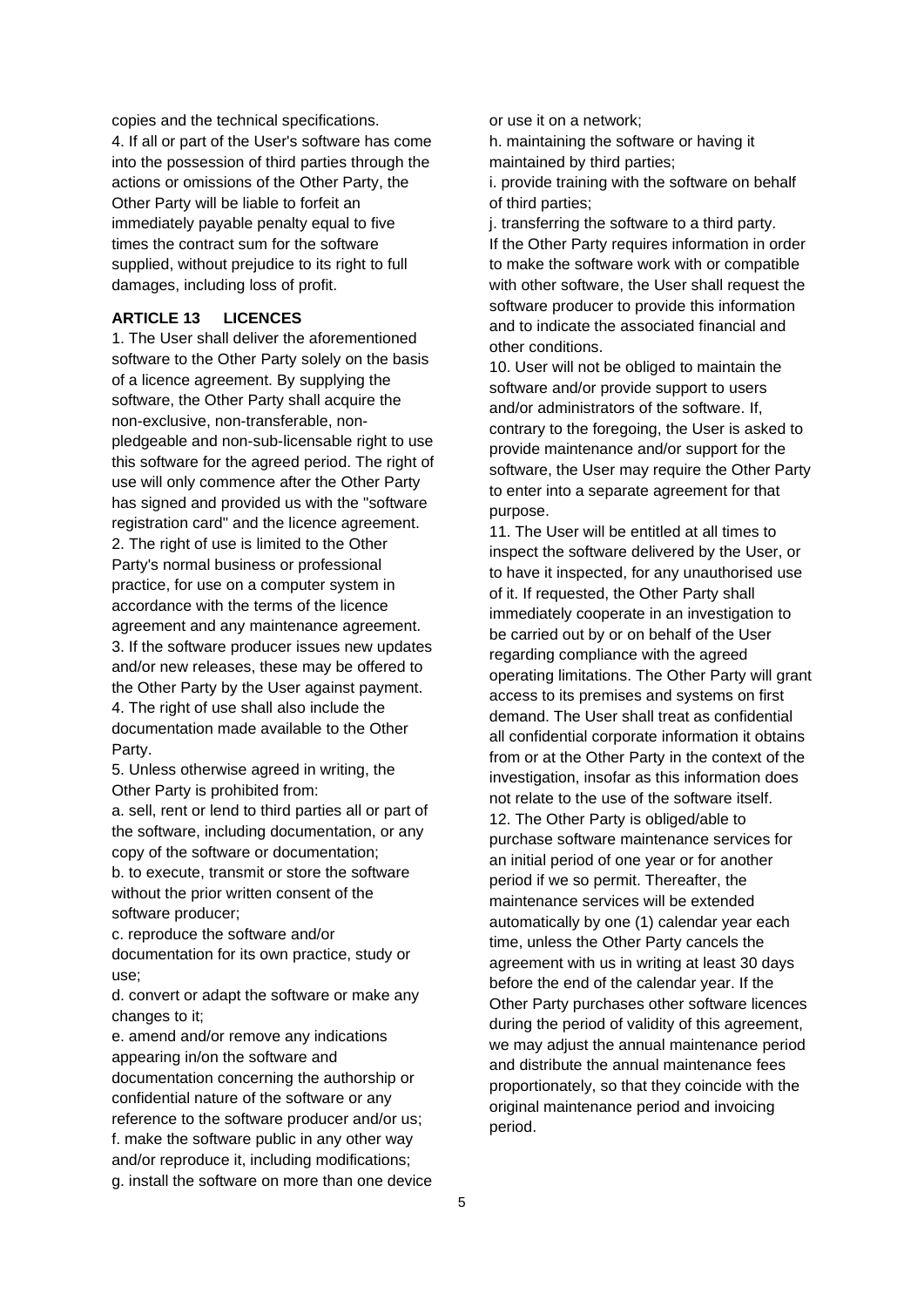### **ARTICLE 14 SUPPORT AND HELPDESK**

1. Unless otherwise agreed in writing, all support and helpdesk services shall be charged in accordance with the applicable rate which is indexed annually on the 1<sup>st</sup> of January.

2. Pursuant to agreements for the provision of some services, the User shall perform consultancy work. The minimum duration of a consultancy assignment is two hours.

3. In the event of consultancy assignments at the Other Party's location, travel time will be charged; no costs will be incurred within a radius of 30km around the User's office. Outside a radius of 30km, EUR 150 per day will be charged.

### **ARTICLE 15 INSTALLATION**

1. Software supplied can be installed at the Other Party's home/business address and maintenance or repair work can be carried out on hardware and/or software on the instructions and at the expense of the Other Party.

2. Work will be carried out during normal working hours. The Other Party is obliged to ensure that the work can be carried out at the agreed time and without interruption.

3. The installation work is deemed to have been delivered:

a. when we have verbally notified the Other Party of the completion of the work and the Other Party has approved the work, or; b. at the end of 8 days after we have notified the Other Party in writing that the work is finished and they have failed to take delivery of the work within the agreed period.

## **ARTICLE 16 EDUCATION, COURSES AND TRAINING**

1. Parties may agree that the User shall provide education, courses or other training for the Other Party. A registration for a training course must be made in writing and shall be binding upon confirmation by the User. 2. The education, courses or other training and suchlike will only take place if there is sufficient participation, this to be assessed by the User. No later than 2 weeks prior to the planned date, the User shall inform the Other Party of the cancellation, with a simultaneous refund of any payments already made.

3. If the payments owed have not been

received by the User in time for the date of the education, course or training, the User shall be entitled to exclude the participant concerned, without prejudice to our right to full payment. 4. The Other Party shall at all times be permitted to replace participants, provided that the User is informed of this in writing and in good time, stating the personal details of the replacement participants.

5. Cancellations must always be made in writing. In the event of cancellation within 5 working days prior to commencement of the education, course or training or following a request to do so, the Other Party shall owe the User the full course fee. In the event of cancellation within 2 weeks prior to commencement, the Other Party shall owe the User 50% of the course fee and in the event of cancellation within 3 weeks, 20%. In the event of cancellation more than 3 weeks prior to commencement of the education, course or training the Other Party shall only owe the administration costs incurred amounting to 5% of the price of the education, course or training.

6. User is not liable for possible errors and/or viruses in software, on the diskettes or other data carriers made available to the participants.

# **ARTICLE 17 WORK CARRIED OUT FOR THE PURPOSE OF THE AGREEMENT**

1. In order to execute the agreement concluded between the parties, the User can make qualified personnel available for a certain period of time at an agreed hourly rate and at a location to be determined by the Other Party.

2. The parties shall agree on a separate agreement in which all agreements between them shall be laid down in accordance with the following:

If the Other Party wishes to extend the agreement with due observance of the above, it must give written notice of this 1 month before the expiry of the period referred to in Article 1.

3. Renewal under the same conditions shall only take place if the User has agreed to such renewal in writing prior to the expiry of the period referred to in Article 1.

4. User shall guarantee that the personnel made available is sufficiently qualified in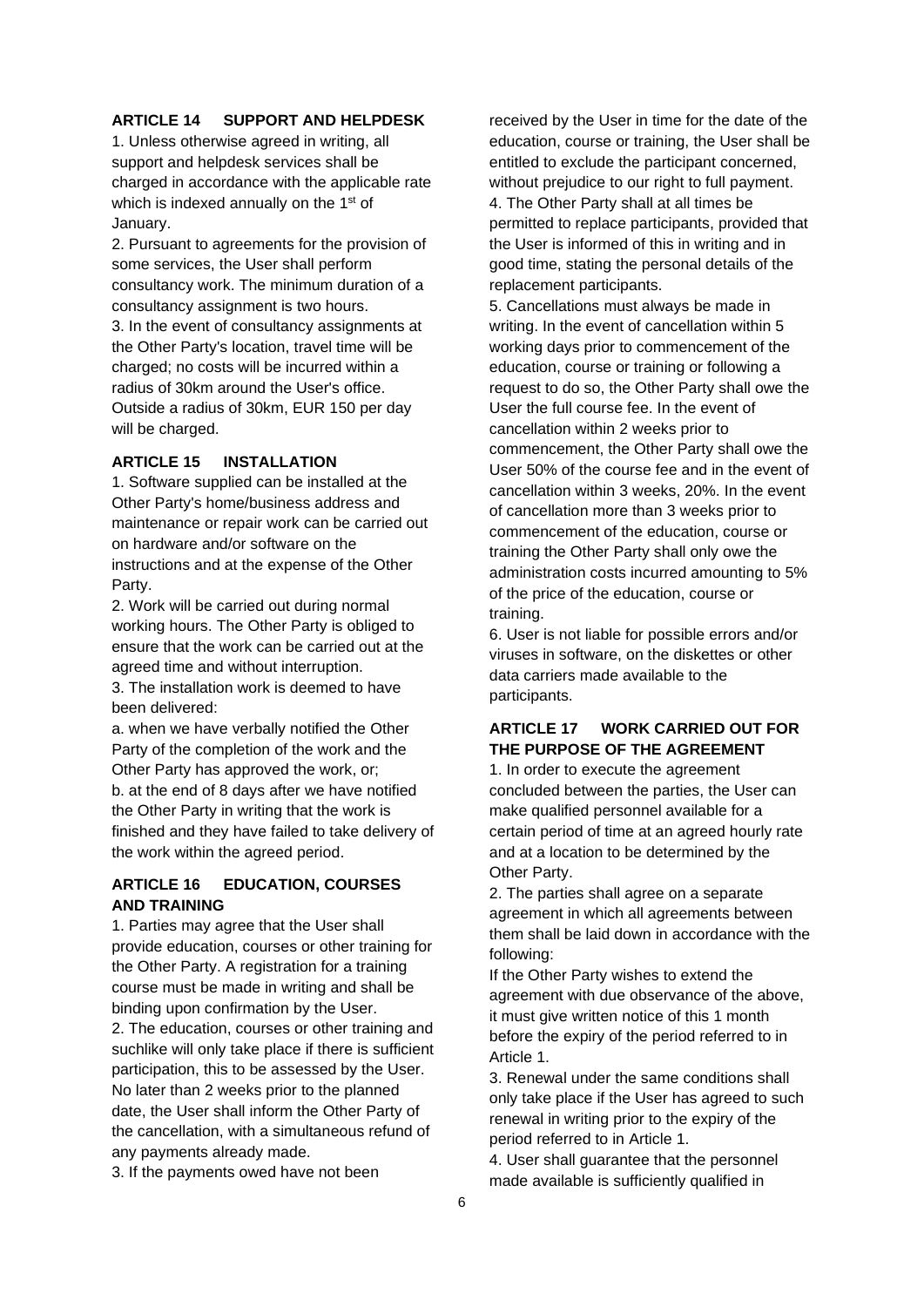relation to the nature and quality of the work to be done.

5. User undertakes to ensure that the staff made available is available at the location and for the period agreed with the Other Party, except for occasional absence due to urgent reasons, such at our discretion.

6. The personnel made available shall carry out the work agreed upon under the direction and authority of the User.

7. If the Other Party instructs the personnel made available by the User to carry out work other than that for which they were hired, this shall take place entirely at the expense and risk of the Other Party.

8. If there is reason to do so, such in the joint assessment of both parties, the User may replace one or more members of the staff provided with other employee(s) acceptable to the Other Party.

9. The Other Party shall always provide all cooperation and information which the User deems necessary or useful to be able to carry out the assigned work. The Other Party shall also provide access to the room and equipment we need to adequately carry out the agreed assignment during the agreed working hours.

10. User shall take all measures to ensure the confidentiality of all data and information made available by or on behalf of the Other Party. We shall not disclose such data and information to third parties without the written

consent of the Other Party. 11. The Other Party shall provide the staff made available:

- with a suitable workplace which meets all statutory requirements;

- grant all powers and cooperation required by the staff for the proper performance of their duties;

- to the extent necessary for the proper performance of his duties, to grant access to all sites, buildings, books and documents. 12. The Other Party shall be obliged to set up and maintain the premises, equipment and tools in which or with which it has the work performed in such a manner and also to take such measures and provide such instructions for the work as are reasonably necessary to prevent the personnel made available from suffering damage in the performance of their

work.

13. The Other Party shall be liable vis-à-vis the User for and consequently obliged to compensate the damage suffered by the assigned personnel in the performance of their work, unless the Other Party can demonstrate that it has fulfilled the obligations referred to in paragraph 12 of this article and/or that the damage is to a significant extent the result of intent or deliberate recklessness on the part of the assigned personnel.

14. User shall not accept any liability for the quality of the results of the work that has been carried out under the Other Party's supervision and management.

# **ARTICLE 18 INTELLECTUAL PROPERTY**

1. All intellectual and industrial property rights to software, websites, databases, equipment or other materials such as analyses, designs, documentation, reports, offers, as well as preparatory materials in respect thereof, developed or made available pursuant to the agreement, shall be held exclusively by the User, our licensors or our suppliers. The Other Party only acquires the rights of use that are explicitly granted by these terms and conditions and the law. Any other or further right of the Other Party to reproduce software, websites, data files or other materials is excluded. A right of use to which the Other Party is entitled is non-exclusive, nontransferable, non-pledgeable and nonsublicensable.

2. If, contrary to the previous paragraph, User is prepared to undertake to transfer an intellectual or industrial property right, such an undertaking may only be made in writing and explicitly. If it is explicitly agreed in writing that rights of intellectual or industrial property with regard to software, websites, data files, equipment or other materials specifically developed for the Other Party, shall be transferred to the Other Party, this shall not affect the right of the User to apply and exploit the components, general principles, ideas, designs, documentation, works, programming languages and the like underlying the development, without any restriction, for other purposes, either for itself or for third parties. Nor shall a transfer of intellectual or industrial property rights affect the User's right to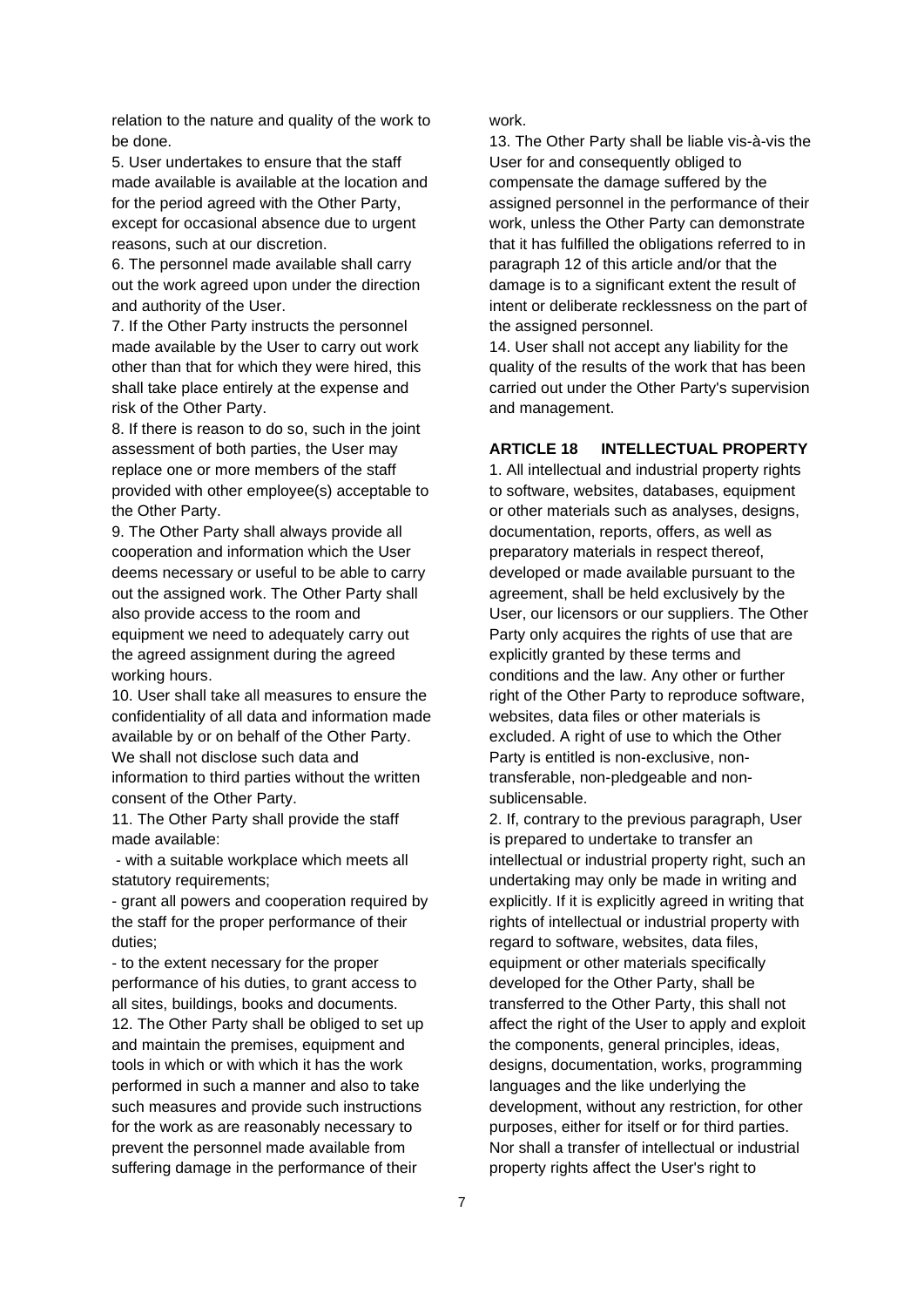undertake developments for itself or third parties which are similar to those done for the Other Party.

3. By entering into an agreement, the Other Party declares that it will at all times refrain from any use of the intellectual or industrial property rights referred to above, unless such use has been permitted by the User in writing. 4. The Other Party shall not be allowed to remove or change any designation concerning the confidential nature or intellectual property rights from the software, websites, databases, equipment or materials.

5. The Other Party guarantees that the use of information provided by it or otherwise, will never be in violation of statutory regulations or the protected rights of third parties. The Other Party shall fully indemnify the User against all direct and indirect consequences of claims which third parties might assert against the User on account of the breach of the aforementioned guarantee.

# **ARTICLE 19 FORCE MAJEURE**

1. Neither party shall be obliged to fulfil any obligation, including any statutory and/or agreed guarantee obligation, if it is prevented from doing so as a result of force majeure. The party that considers that it is or will be in a situation of force majeure shall notify the Other Party of this immediately.

2. Force majeure on the part of the User shall include: force majeure on the part of suppliers to User; failure to properly fulfil obligations by suppliers prescribed to the User by the Other Party; defective goods, equipment, software or materials belonging to third parties, the use of which has been prescribed to User by the Other Party; government measures; power failure; failure of internet, data network or telecommunications facilities; (cyber)crime or (cyber)vandalism; war or terrorism; general transport problems; government measures and import and export restrictions.

3. If the Other Party is unable to comply with the agreement as a result of force majeure, it shall be obliged to compensate the User for the actual costs incurred in connection with the impeded compliance, both in the company of the User and the Other Party and in the company of third parties involved in the agreement.

4. If the situation of force majeure on the part

of the User has lasted for longer than 2 months, the parties shall be entitled to dissolve the agreement.

### **ARTICLE 20 LIABILITY**

1. The total liability of the User on account of a culpable shortcoming in the fulfilment of the agreement shall be limited to compensation of direct damage up to the amount of the price stipulated in the agreement (exclusive of VAT). If the agreement is primarily a continuing performance contract with a duration of more than one year, the price stipulated for the agreement shall be set at the total of the fees (exclusive of VAT) stipulated for one year. In no event, however, shall the total compensation for direct loss exceed EUR 100.000 (one hundred thousand euros). Direct damage is exclusively understood to mean: a. reasonable costs which the Other Party would have to incur to have our performance conform to the agreement; however, this alternative damage will not be compensated if the agreement is dissolved by or at the suit of the Other Party;

b. reasonable costs incurred by the Other Party to keep its old system(s) and related facilities operational for an extended period because we did not deliver on a final delivery date that was binding for the Other Party, minus any savings resulting from the delayed delivery;

c. reasonable costs incurred to establish the cause and scope of the damage, to the extent that such establishment relates to direct damage within the meaning of these terms and conditions;

d. reasonable costs incurred to prevent or limit damage, insofar as the Other Party demonstrates that these costs have resulted in limiting direct damage within the meaning of these terms and conditions.

2. User's liability for damage resulting from death or physical injury or for material damage to property shall never exceed EUR 500.000 (five hundred thousand euros) in total. 3. User shall not be liable for indirect damage, consequential damage, loss of profit, lost savings, loss of goodwill, damage due to business stagnation, damage resulting from claims by customers of the Other Party, mutilation or loss of data, damage relating to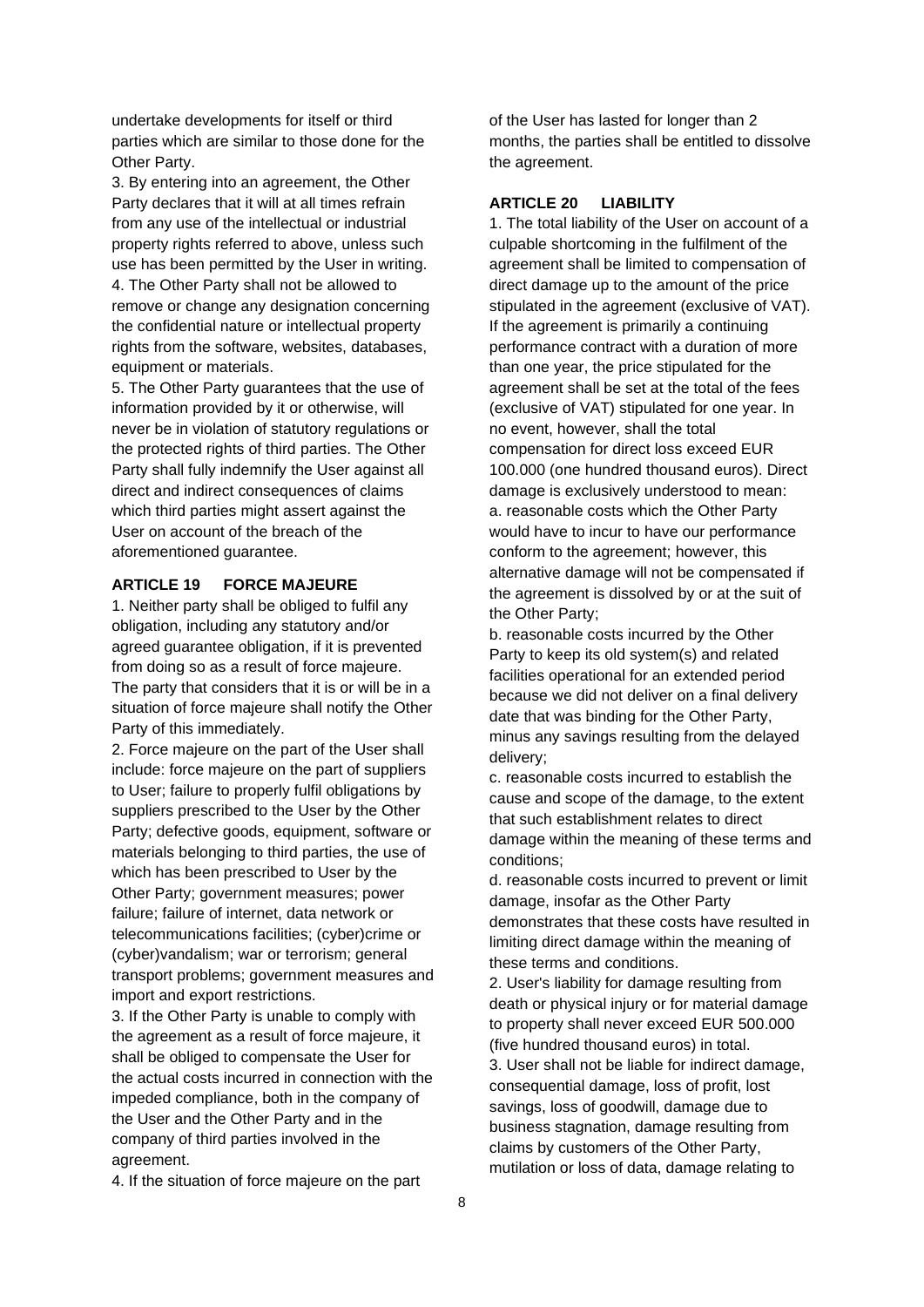the use of goods, materials or software of third parties prescribed by the User for the Other Party, damage relating to the engagement of suppliers prescribed by the Other Party for the User and all other forms of damage than those mentioned in paragraphs 1 and 2 of this article, for whatever reason.

4. The limitations referred to in the previous paragraphs of this article shall cease to apply if and in so far as the damage is the result of intentional act or omission or gross negligence on the part of the User.

5. User's liability on account of attributable shortcoming in the fulfilment of an agreement shall in all cases only arise if the Other Party gives the User notice of default forthwith and in writing, whereby a reasonable period of time to remedy the shortcoming shall be given and the User continues to fail attributably in the fulfilment of its obligations even after said period. The notice of default must give as full and detailed a description as possible of the shortcoming, so that the User is in a position to respond adequately.

6. Unless fulfilment by the User is permanently impossible, the User's liability on account of an attributable shortcoming in the fulfilment of the agreement shall only arise if the Other Party gives the User notice of default in writing forthwith. The occurrence of any right to compensation shall always be conditional upon the Other Party reporting the damage in writing to the User as soon as possible after it has arisen. Any claim for compensation against the User shall lapse by the mere lapse of 24 months after the claim arose.

7. The Other Party shall indemnify the User against all third-party claims for product liability as a result of a defect in a product or system delivered by the Other Party to a third party that partly consisted of hardware, software or other materials supplied by us, except if and insofar as the Other Party proves that the damage was caused by that hardware, software or other materials.

8. The provisions of this article shall also apply in favour of all legal and natural persons whose services the User uses to execute the agreement.

### **ARTICLE 21 COMPLAINT PROCEDURE**

1. We shall only deal with complaints that have reached us directly, in writing, within 14 days

of delivery of the services in question, stating precisely the nature and grounds of the complaint, insofar as it concerns external defects or defects that are easily perceptible in use.

2. Complaints about other shortcomings must, on pain of forfeiting any claim against the User, be made within 14 days of their becoming apparent.

3. Complaints about invoices must also be submitted in writing, within 14 days of the invoice date.

4. After the expiry of the aforementioned terms, the Other Party shall be deemed to have approved the goods supplied or the invoice, respectively. In that case, complaints will no longer be dealt with by us.

5. If the complaint is found to be well-founded by the User, User will only be obliged to still deliver the performance agreed upon or to amend the invoice.

6. Only if and insofar as the complaint is found to be well-founded shall this suspend the Other Party's payment obligation in so far as this payment obligation relates to the complaint up to the time at which the complaint is settled.

7. Goods delivered may only be returned with the prior written consent of the User, under conditions to be determined by the User.

### **ARTICLE 22 WARRANTY**

1. With due observance of the restrictions contained in this Agreement, the User shall provide a warranty on the products and/or services supplied by it for a period to be agreed upon.

2. In the event of a claim under the warranty, the User shall either redeliver the good/part in question free of charge, or repair it free of charge, or credit client in full or in part for the invoice value of the good/part in question, all this at the User's discretion. User shall make every effort to repair the fault falling under the guarantee within a reasonable period. Repair and/or redelivery as referred to here shall take place exclusively within the Netherlands. 3. The warranty period shall never exceed 6

(six) months.

4. User shall not give a longer warranty on goods and/or services obtained from third parties than this third party gives to the User. 5. The warranty will lapse if the Other Party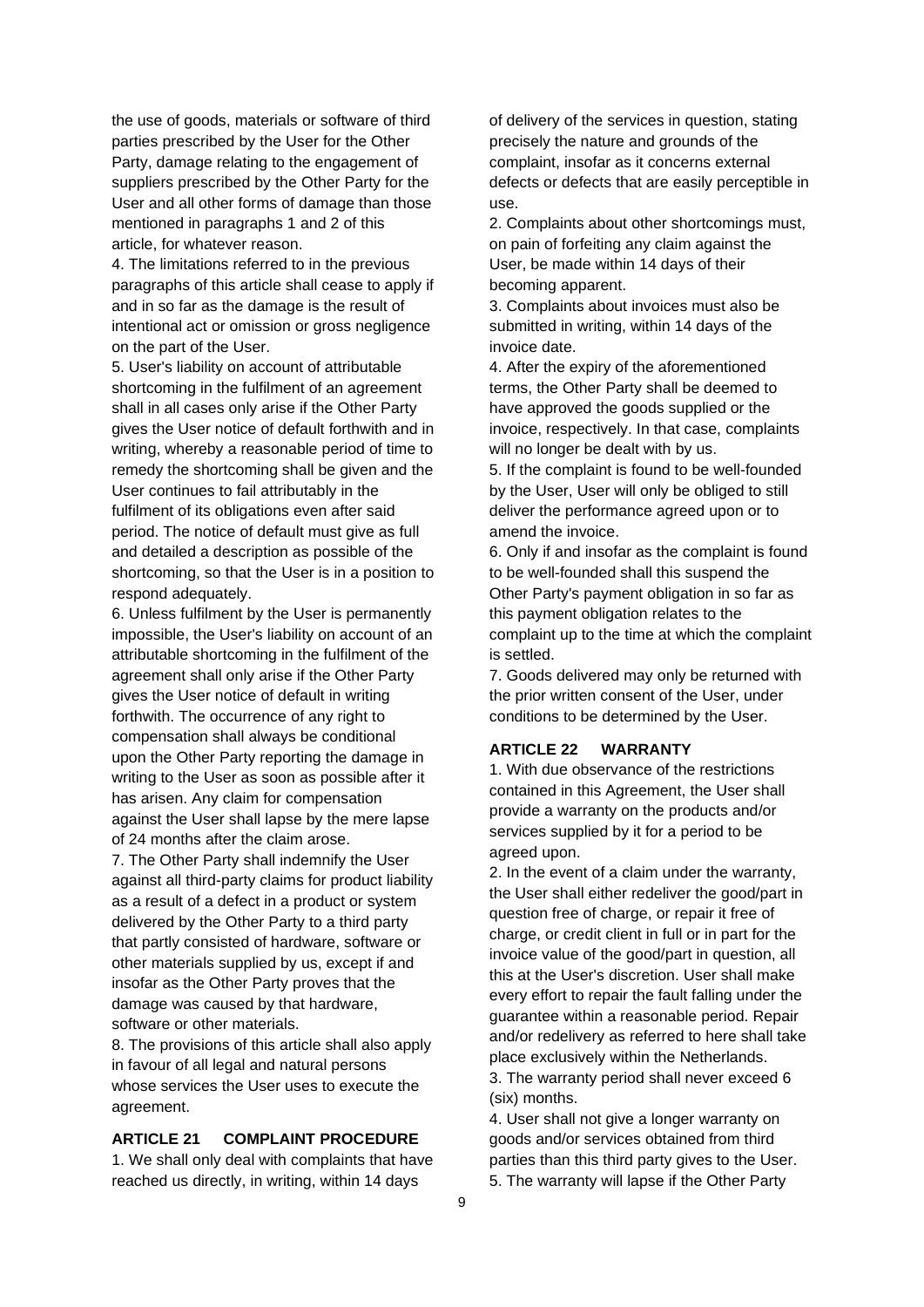and/or third parties engaged by it make inexpert use of the delivered goods.

6. The warranty shall also lapse if the Other Party and/or third parties engaged by it perform work or make changes to the delivered goods.

7. If the User replaces parts in order to comply with its warranty obligation, the replaced parts will become the property of the User. 8. If the Other Party does not, not sufficiently, or not in a timely manner fulfil any obligation arising from the agreement concluded between the parties, then the User shall not be obliged to provide a warranty as long as this situation persists.

## **ARTICLE 23 CONFIDENTIALITY**

1. User shall ensure that the persons processing personal data under its responsibility have a duty of confidentiality. 2. User shall be entitled to provide personal data to third parties, if and in so far as the provision of such data is necessary due to a court ruling, a statutory regulation, on the basis of an authorised order given by a government body or for the proper performance of the agreement.

#### **ARTICLE 24 RETENTION OF TITLE**

1. If the agreement (also) provides for the delivery of an item, ownership thereof shall not pass to the Other Party until the latter has paid all amounts owed to the User pursuant to or in connection with agreements for the delivery of goods or the provision of services in connection therewith.

2. As long as the retention of title applies to goods delivered by the User, the Other Party shall store these goods and assign them in such a way that they are clearly recognisable as goods belonging to the User. The Other Party is not entitled to pledge or encumber in any other way the goods falling under the retention of title.

3. The Other Party shall be obliged to insure the goods delivered under retention of title and to keep them insured against fire, explosion and water damage as well as against theft and to provide us with the policy of this insurance on first demand.

4. User shall at all times be entitled to remove the goods delivered subject to retention of title from the Other Party or its holders, if the Other

Party does not (fully) fulfil its obligations towards the User. The Other Party shall provide all necessary cooperation and access on our first demand.

5. The Other Party may sell on or use the goods in the context of its normal business activities, but they may not be pledged nor may they serve as security for a claim by a third party. In case of resale of not (fully) paid goods, the Other Party is obliged to make the same retention of title as mentioned in these terms and conditions.

6. As security for correct payment of all our claims, on any account whatsoever, the User shall also acquire - as soon as the claim arises - a non-possessory pledge on all those goods in which the goods supplied by the User are processed or of which they form part. The order signed by the Other Party and our subsequent written acceptance shall serve as a private deed as referred to in the Act.

7. If third parties levy attachment on the goods delivered subject to retention of title or wish to establish or assert a right to them, the Other Party shall be obliged to inform the User accordingly with immediate effect.

8. User shall be entitled to establish a lien on the delivered goods on first demand, if the Other Party fails to fulfil its obligation to pay the full amount of the purchase price with any additional costs.

## **ARTICLE 25 DISSOLUTION AND TERMINATION**

1. Each of the parties shall only be authorised to dissolve the agreement on account of an attributable failure in the fulfilment of the agreement if the Other Party, in all cases after having received a written notice of default which is as detailed as possible and in which a reasonable period is given to remedy the failure, attributably fails to fulfil essential obligations arising from the agreement. 2. Payment obligations of the Other Party and all obligations to cooperate and/or supply information by the Other Party or by a third party engaged by the Other Party, as well as the following situations, shall be considered as essential obligations under the agreement. 3. In the event the Other Party:

a. is declared bankrupt, cedes its assets, is placed under guardianship, submits a request for suspension of payment, or if all or part of its